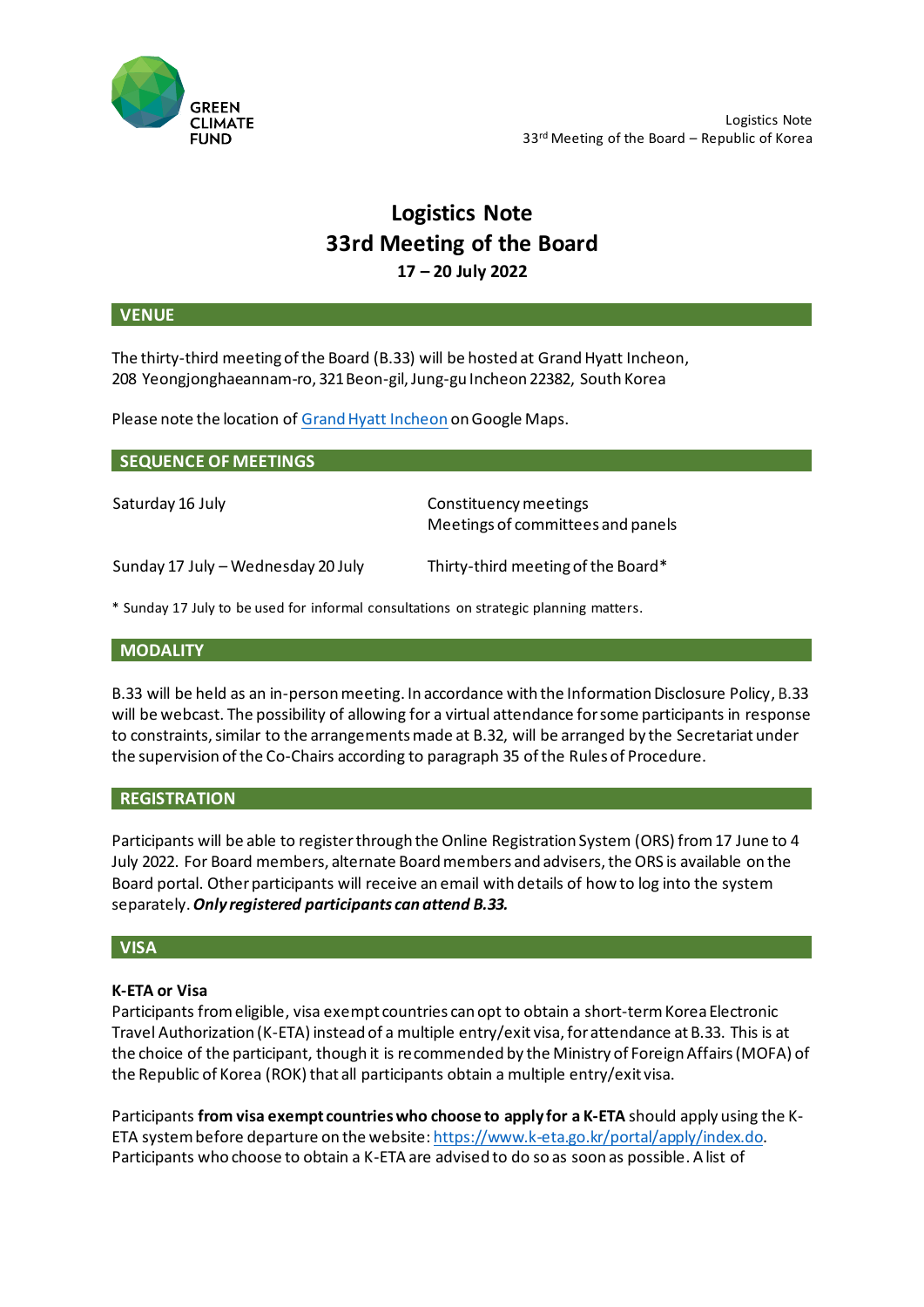countries that are visa exempt and eligible for the K-ETA system can be found here[: K-ETA Guide > K-](https://www.k-eta.go.kr/portal/guide/viewetaalification.do)[ETA Application Eligibility Guide > K-ETA](https://www.k-eta.go.kr/portal/guide/viewetaalification.do)

Participants **requiring a visa** (ie those not from visa exempt countries) or who **choose to obtain a visa**, the Secretariat will be sending a note verbale to the Ministry of Foreign Affairs (MOFA) of the Republic of Korea to ensure the relevant visas can be processed for Board members, alternate Board members, advisers, and active observers. Please ensure you have provided your personal details, including passport number, to the Secretariat as requested by email.

For any queries, please contact secretarytotheboard@gcfund.org.

#### **Visa Application Process**

Participants requiring visas should undertake the following steps as soon as possible to ensure they are able to receive their visa for the Republic of Korea in time for travel:

- 1) Visa applications should be sent to embassies or consular offices for the Republic of Korea in their respective country of residence at least **two weeks prior to departure**.
- 2) Visa applicants are required to submit their passport, completed application forms, a recent passport-size colour photograph, and other relevant documents, as may be determined by the Embassy/Consular Offices.

#### **Other Participants**

Participants other than Board members, alternate Board members, advisers, and active observers are invited to consult with th[e Korea visa](https://www.visa.go.kr/openPage.do?MENU_ID=10101) portal for further details.

#### **Transit Visas**

Please note that arranging any required transit visas is a responsibility of the participant. Letters of invitation issued by the Secretariat may be used in support of visa applications, including for transit visas. For assistance with invitation letters, please contac[t secretarytotheboard@gcfund.org](mailto:secretarytotheboard@gcfund.org).

#### **FLIGHTS**

Developing country Board members and funded advisers can apply for flights through the Concur system available on the Board portal once they have been registered through the Online Registration System. Other participants are responsible for booking their own flights.

Participants who are unwell or symptomaticof COVID are requested to avoid traveling.

#### **ACCOMMODATION**

Developing country Board members and funded advisers will be accommodated at Grand Hyatt Incheon with the booking made and costs covered by the GCF directly, should the flights in Concur be processed by 4 July. Further details will be communicated to the participants concerned.

Self-supporting participants are responsible for their own hotel bookings and should contact the hotel of their choice directly. A list of recommended hotels is provided below.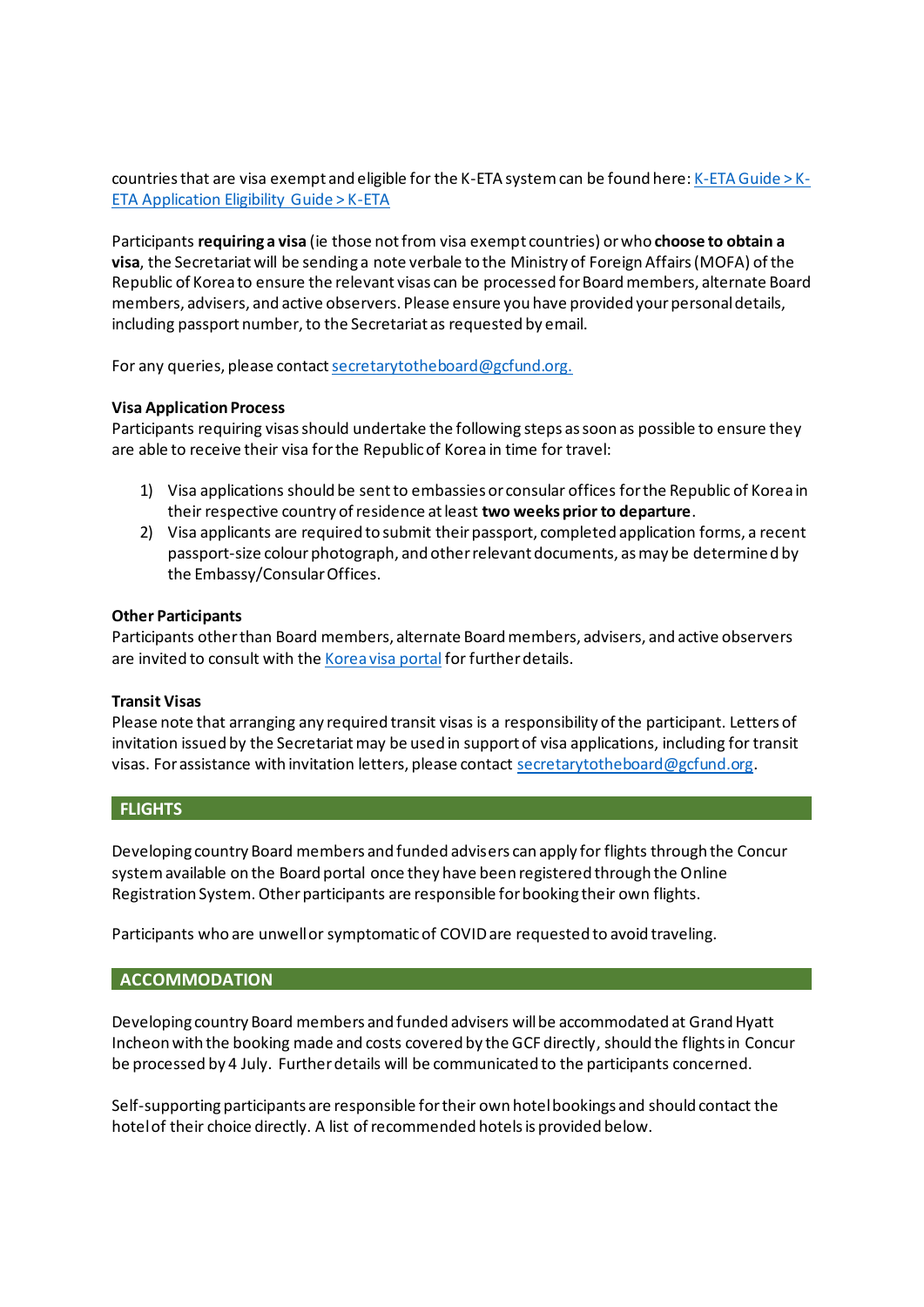The Secretariat kindly requests participants to avoid sharing accommodation in order to minimize the risk of COVID transmission.

| Grand Hyatt Incheon* | (venue of B.33)                        |
|----------------------|----------------------------------------|
| <b>Paradise City</b> | (walking distance from the venue)      |
| <b>Nest</b>          | (a short ride on Maglev shuttle train) |
| <b>Best Western</b>  | (walking distance from the venue)      |

*\*A link for reservation at Grand Hyatt Incheon with the special rate of KRW190,000 will be included in the updated Logistics Note by 22 June.*

## **ARRIVAL INTO THE REPUBLIC OF KOREA**

#### **Vaccination Status**

Full vaccination is no longer a requirement of quarantine-free entry into the Republic of Korea (ROK), however COVID testing before departure and after arrival remains a requirement.

#### **COVID Entry Requirements**

At the time of writing (early June 2022), the testing requirements for entry to ROK include:

• **Pre-Departure COVID Test:** either a negative PCR test 48 hours before the date of departure, *OR*a negative administered rapid antigen test 24 hours before the date of departure. All participants will be required to arrange their own pre-departure tests, and provide a negative test result to clear them for outbound travel from their home country. COVID testing requirements of any transit point in the flight itinerary to South Korea should also be taken into account. The Secretariat strongly recommends choosing to obtain a PCR test pre-departure.

#### **AND**

• **PCR Test on Arrival**: a follow-up PCR test within 72 hours of arrival in ROK. The most expedient way of obtaining a PCR test is to be tested immediately on arrival at Incheon Airport at the testing facilities available at both terminals. Pleas[e referto this website for](https://www.airport.kr/ap_cnt/en/svc/covid19/medica2/medica2.do)  [details](https://www.airport.kr/ap_cnt/en/svc/covid19/medica2/medica2.do) of testing, location of the facilities, and to make a reservation corresponding with your scheduled time of arrival (it is also possible as a walk-in, without a reservation). The cost for this test is KRW80,000 (equivalent of \$64USD). The Secretariat will provide assistance to cover this cost for sponsored participants only. Please note that this facility is only available **between the hours of 7am and 9pm**. If your arrival time falls outside this window, please book your PCR test as early as possible on the following day at the testing facility located at Incheon Airport Terminal 1, in a walking distance from Grand Hyatt Incheon hotel.

#### **Q-Code system**

ROK has introduced the 'Q-[Code' system](https://cov19ent.kdca.go.kr/cpassportal/) to streamline assessment processes on arrival to Korea. The system will record your information, including passport, flights, PCR/antigen test result, and vaccination details, and generate a QR code to show at the airport on arrival. While not a mandatory requirement of entry, it is recommended to submit your details and documentation in advance of travel through the Q-Code system, as it will make your trip through the airport on arrival much faster. If you have any questions on the Q-Code system please contact the Secretariat. **Confirmation of PCR Test on Arrival**

All B.33 participants will be requested to verify their negative PCR test on arrival by emailing their result to [generalservices@gcfund.org](mailto:generalservices@gcfund.org), which should be done prior to receiving the participant's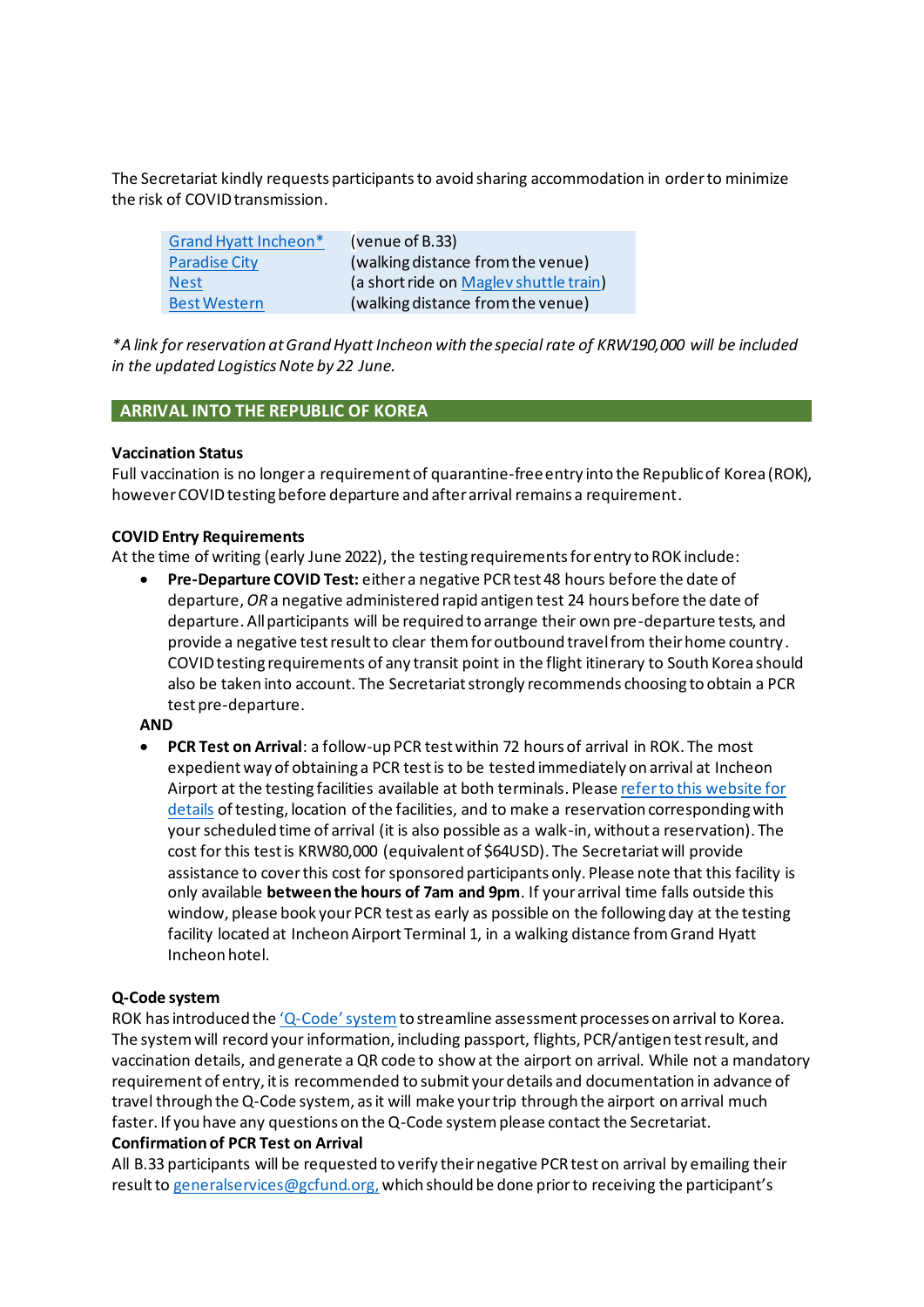badge and engaging in any formal or informal meetings on site at the B.33 venue. For the avoidance of doubt, in order to minimize the risk of COVID transmission among participants, the Secretariat will require participants to have obtained a PCR test on arrival, been advised of their result, and shared that test result with Secretariat personnel prior to participating in any formal or informal meetings at B.33.

# **Positive PCR Test on Arrival**

Any B.33 participant whose PCR test on arrival is positive will be required to quarantine for 7 days in a government quarantine facility. Details on positive COVID cases are included in the next section.

## **Required Documentation**

It is recommended that all participants bring physical copies of documentation with them, including:

- Pre-departure PCR test result or administered rapid antigen test result (in English)
- COVID-19 vaccination certificate (in English)
- Q-Code System QR-Code

## **COVID Recovery Certificates**

Please note that ROK government **does not**recognize overseas COVID recovery certificates. If you contract COVID in the days prior to departing for ROK, you will still be required to provide a negative PCR or administered rapid antigen test result in order to travel, even if you have recovered from COVID and have a valid recovery certificate. Please also note that, at the time of writing (early June 2022), if you test positive after arrival in ROK you will be required to quarantine for 7 days in a government facility.

#### **Ground transport on arrival**

Participants will arrive in the Republic of Korea by air at Incheon International Airport (airport code ICN). Grand Hyatt Incheon is in a walking distance from Terminal 1. For participants staying at Grand Hyatt Incheon, [a hotel shuttle](https://www.hyatt.com/en-US/hotel/south-korea/grand-hyatt-incheon/inche/maps-parking-transportation) is available from Terminal 1 and Terminal 2. Participants staying at other hotels are advised to check with their respective hotel.

# **COVID-19 MEASURES**

Health and safety is a priority at this event, and strict COVID-19protocols will be maintained as per the requirements of the Korea Disease Controland Prevention Agency (KDCA). The preventative measures that will apply to all participants include:

- **Wearing a face mask**. Participants will be required to wear a mask at all times except when speaking in a meeting, eating, or drinking. In meetings participants will be able to remove their mask to speak, but will be required to put it back on when they have finished talking. You will be provided with masks as part of your registration pack on arrival at the Board Meeting. The Republic of Korea (ROK) has relaxed the requirement to wear masks outdoors where you can maintain physical distance from those around you. Masks are a mandatory requirement indoors.
- **Maintaining physical distance**. Participants will be requested to maintain 1.5 meters of distance between themselves. Every effort is being made to provide adequate physical space for the Board Meeting to support distancing between participants. It is important that all attendees avoid shaking hands, kissing or hugging, and comply with guidance around maintaining physical distance at all B.33 events and meetings.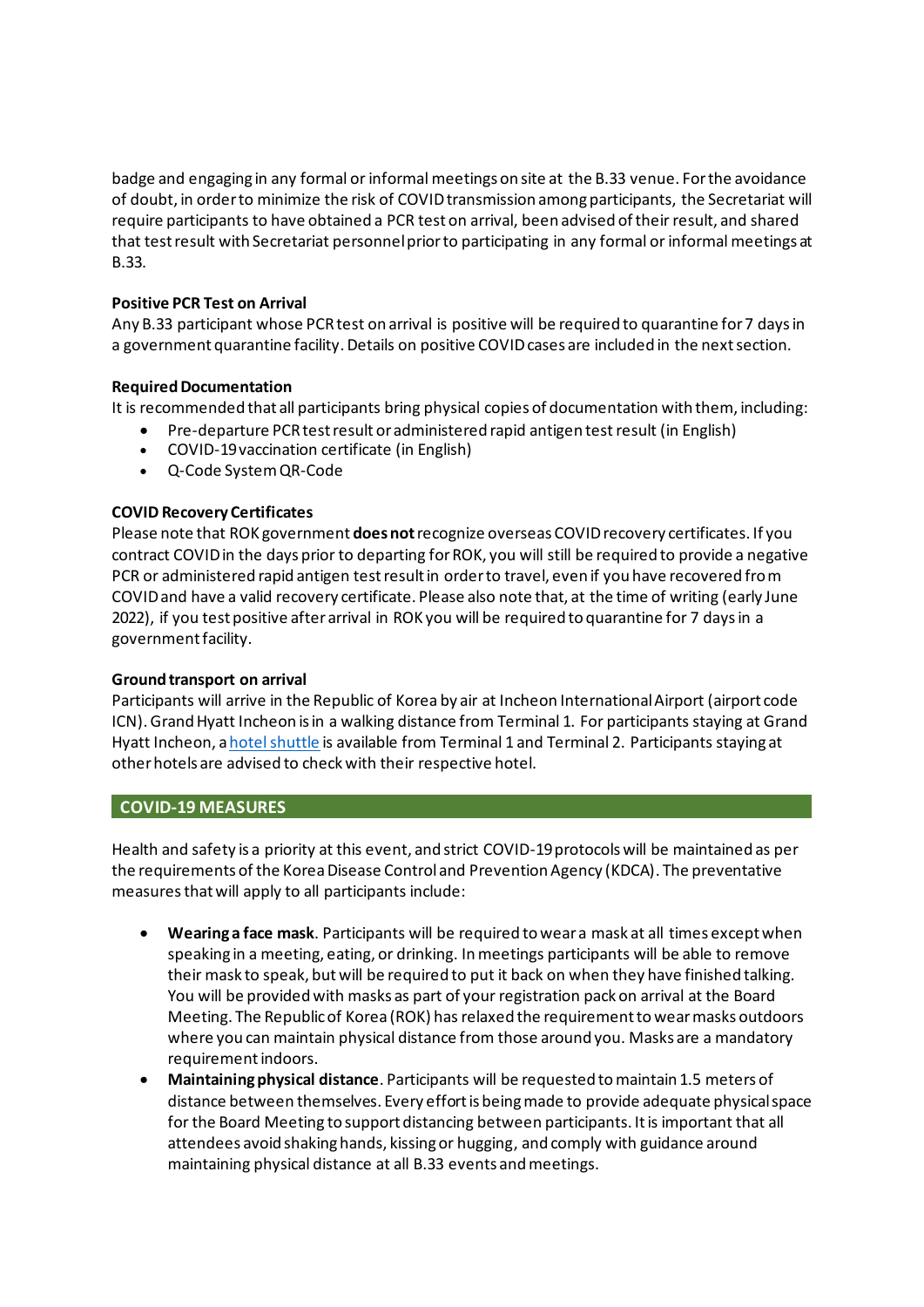- **Good personal hygiene**. All participants will be provided with access to hand sanitizer, and all Board meeting facilities and meeting rooms will be regularly sanitized. Typical advice on minimizing physical contact between participants and high-touch physical surfaces will apply to all participants.
- **PCR test on arrival**. This has been addressed in the section above. All participants will be required to obtain a PCR test on arrival, and must share their negative test result with Secretariat personnel **prior to** participating in any B.33 events or meetings. Please make sure that you adapt your travel plans to allow time to obtain a test result.
- **Daily rapid antigen testing**. At the registration participants will receive rapid antigen tests sufficient for daily use during B.33. All B.33 participants will be required to monitor themselves forsymptoms and take a self-administered rapid antigen test on a daily basis, which should be completed each morning before attending events or meetings with other B.33 participants. The details and link will be provided prior to B.33 to all registered participants.

## **Symptomatic or positive COVID Cases**

If at any point a B.33 participant tests positive for COVID or experiences COVID symptoms, even if only mild, they will be advised to stay in their accommodation and contact Secretariat support personnel. Contact details will be provided close to the time of B.33. If a B.33 participant tests positive on a rapid antigen test, a confirmation PCR test will be required, and will be co-ordinated by the Secretariat.

## **Quarantine for positive COVID cases**

At the time of writing (early June 2022) if a B.33 participant tests positive for COVID they will be required to isolate in a government facility for a period of **7 days**. As noted above, this **may** be at the participants own cost, depending on the bilateral agreements between the participants country and the Republic of Korea (ROK). Indiciatively, the cost of government quarantine is 100,000 KRW (approx. \$78 USD) per day. Any participant who is quarantined will be automatically released from quarantine on midnight of Day 7.

#### **Departure testing requirements**

It is recommended that all B.33 participants use the testing facilities at Incheon Airport to obtain any required COVID testsfor departure from South Korea. Pleas[e refer to this website for details](https://www.airport.kr/ap_cnt/en/svc/covid19/medica2/medica2.do) of testing and to make a booking. Testing facilities located at the Terminal 1 are in a walking distance from Grand Hyatt Incheon hotel.

# **GENERAL INFORMATION**

*GCF is moving to eliminate the use of disposable, plastic water bottles at Board meetings. We would like to encourage all participants to bring their own reusable bottles.*

#### **Time zone**

Korean Standard Time is 9 hours ahead of Coordinated Universal Time (UTC+9).

#### **Weather**

South Korea has a continental climate with four distinct seasons. Temperatures in July vary between 25°C to 30°C, high level of humidity and occasional rains are to be expected. The levels of air pollution may be expected to be above average.